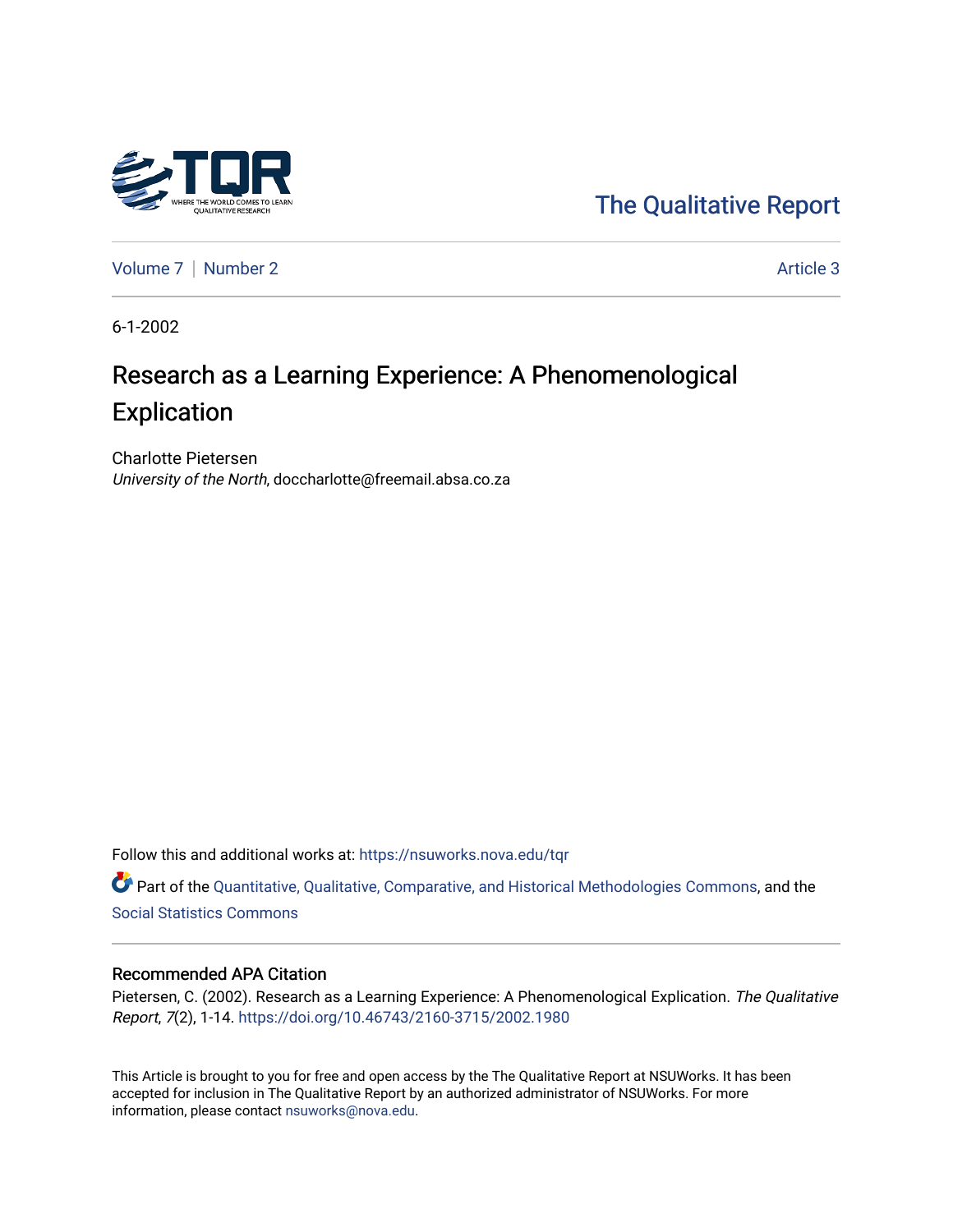

# Research as a Learning Experience: A Phenomenological Explication

#### **Abstract**

A phenomenological method was employed to explore the learning experiences of seven honours psychology learners who have completed research projects. The research event was experienced as a learning adventure, a period of personal growth, and also lead to a strong appreciation of the differences between doing research in practice and research as described in texts. They regarded time management and problem solving skills as important prerequisites to successful research. Findings provide guidelines for academics involved in the research training of learners and are a useful source of information, to provide insight into and alert learners to the challenges of research.

#### Keywords

Phenomenology, Research Event, Student Research, Psychology Students, Learning Experience, Research Projects, Time Constraints, Problem-Solving, Personal Growth, Capacity for Understanding

#### Creative Commons License



This work is licensed under a [Creative Commons Attribution-Noncommercial-Share Alike 4.0 License](https://creativecommons.org/licenses/by-nc-sa/4.0/).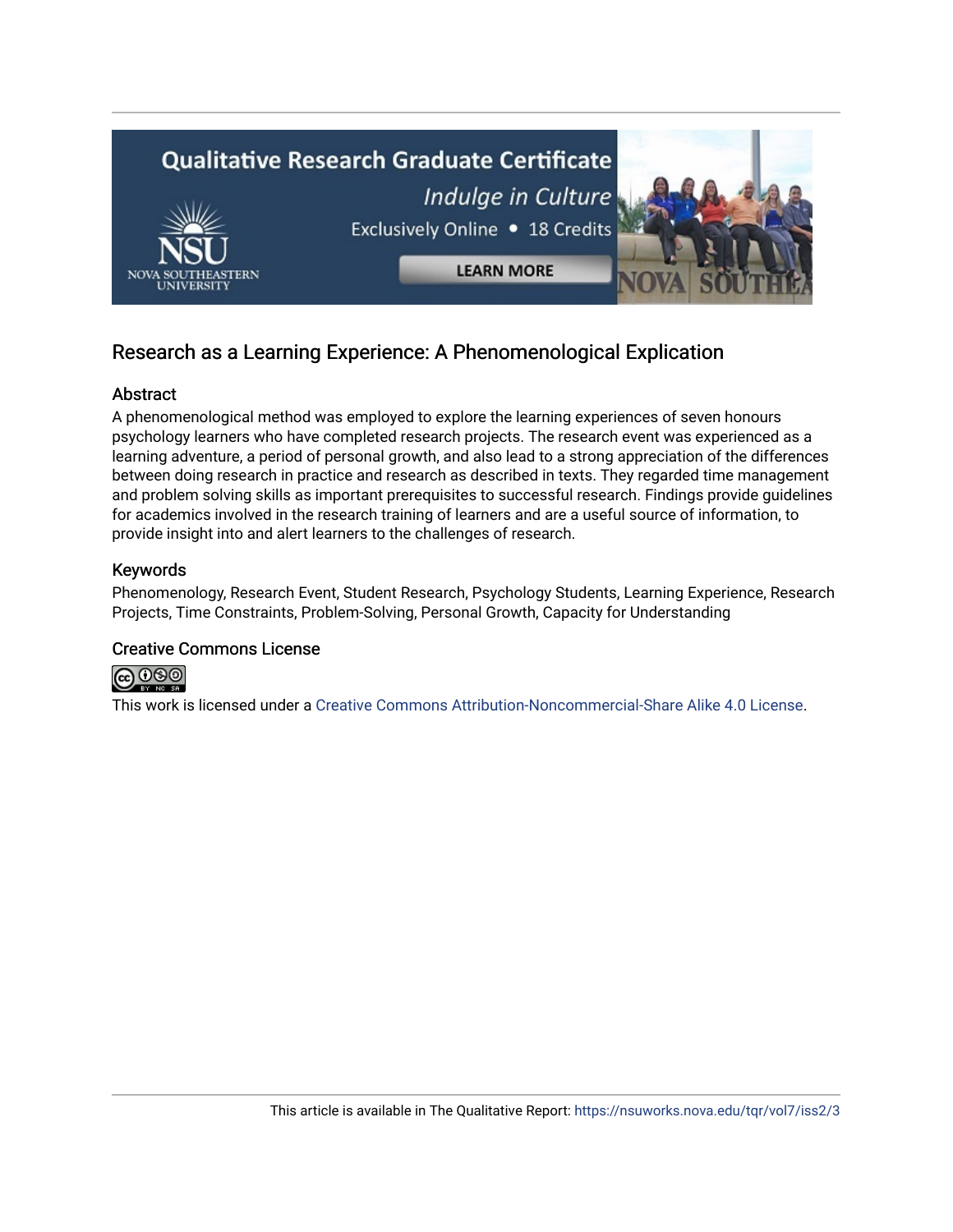# **Research as a Learning Experience: A Phenomenological Explication by Charlotte Pietersen<sup>+</sup>**

*The Qualitative Report*, Volume 7, Number 2 June, 2002

#### **Abstract**

A phenomenological method was employed to explore the learning experiences of seven honours psychology learners who have completed research projects. The research event was experienced as a learning adventure, a period of personal growth, and also lead to a strong appreciation of the differences between doing research in practice and research as described in texts. They regarded time management and problem solving skills as important prerequisites to successful research. Findings provide guidelines for academics involved in the research training of learners and are a useful source of information, to provide insight into and alert learners to the challenges of research.

**Key Words:** Phenomenology, Research Event, Student Research, Psychology Students, Learning Experience, Research Projects; Time Constraints, Problem-Solving, Personal Growth, Capacity for Understanding

#### **Importance of Research Training in Higher Education**

The old saying: "Give me a fish and I eat today. Teach me how to fish and I will eat for a lifetime", can be applied to research training in tertiary education. According to Barrows (cited in Ryan, 1993), higher education is dedicated to giving students large quantities of fish, but little or no skill in fishing. This implies that the transmission of knowledge does not automatically mean that the learner will actually be able to do research. The lecture method, for example, promotes passive learning and it may be less effective than practical work for promoting deep understanding and for increasing learners' confidence and motivation for participating actively in learning (Reynolds, 1997). In addition to acquiring theoretical research knowledge, research application skills also need to be developed. The question is, how can lecturers create learning opportunities that encourage learners to become personally involved in their learning? Personal engagement to some extent implies an initial degree of learner motivation and involvement. This does not exclude struggle, frustration, and hard work, but it does mean that learners engage in inquiry because they want to and because they are personally motivated (Child & Williams, 1996). Many learners have a long-standing aversion to research. It is difficult to engage their interest in the subject because they typically study this subject not primarily out of deep personal interest but because it is a compulsory component of a degree course (Winn, 1995). They may experience feelings of being unable to make research decisions. This may influence their motivation and commitment negatively, especially if they have unrealistic expectations at the beginning of their research projects, of what will be demanded of them in doing research. They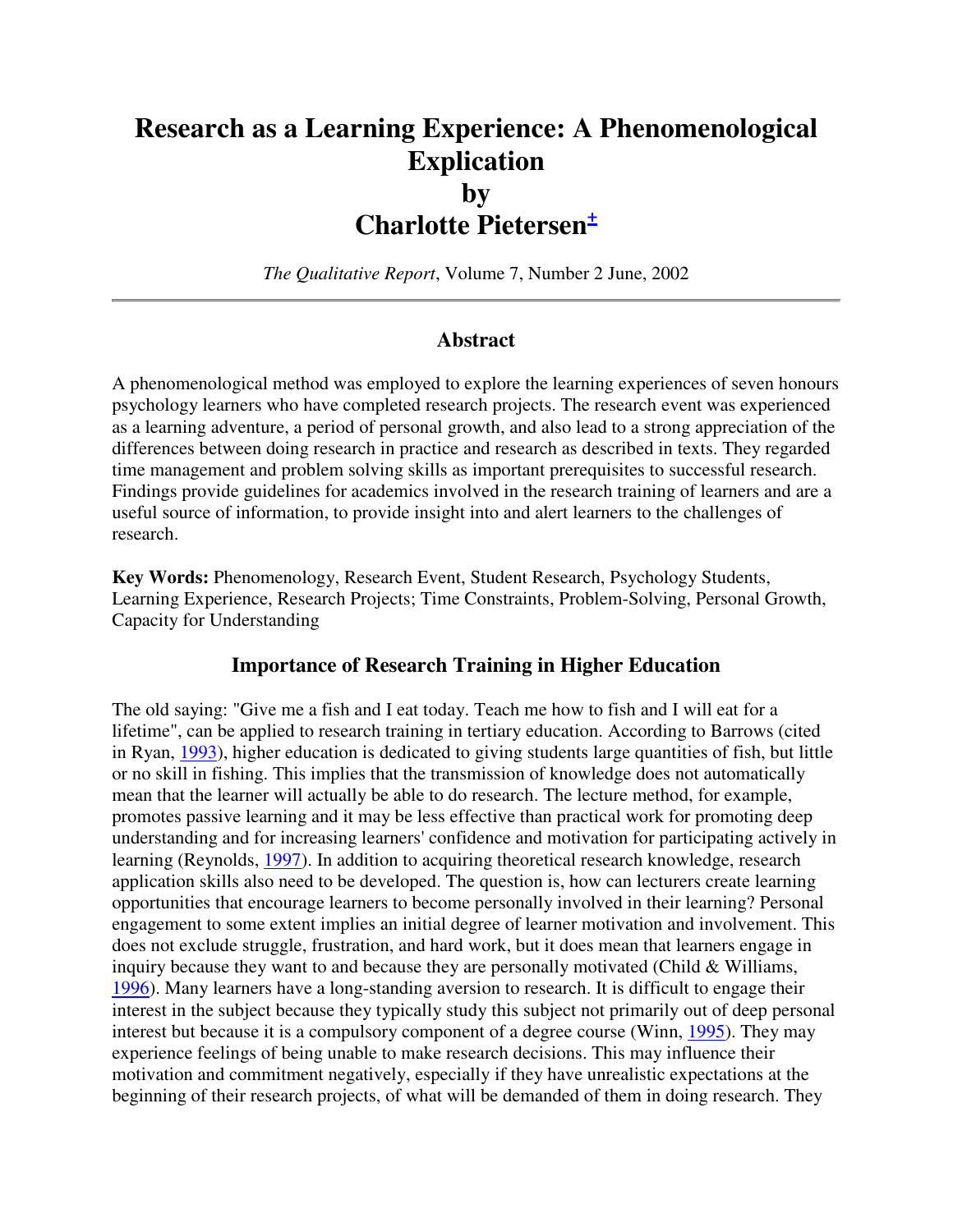also tend to prefer conventional, as opposed to andragogical learning situations, because it provides them with a greater sense of certainty and security (Palmer, 1983).

#### **Research as a Learning and Problem-solving Event**

What novice researchers need are learning experiences composed of a knowledge component (the representation of the facts, concepts, principles, procedures and/or theories in a certain subject, characterised by learning, remembering and/or reproducing) and a task performance or skills development component (Kirschner & Van Vilsteren, 1997). There is consensus in the literature that competence in conducting research can only be gained through experiencing the research process as a problem-solving event. This implies that some form of practical exposure is essential to the learning of research methods, and that the experience should be as real as possible (Burgess, 1990). While classroom-based teaching equips learners with knowledge about research skills, it cannot substitute for practical experience. Research entails more than a mechanistic use of a given set of principles and techniques in a particular context (Burgess, 1981). If learners are to become competent researchers they need to gain an understanding of how the various stages of research fit together in the research process. Learners need to start their research careers by conducting research that involves all the research stages. They need to progress through the entire event and receive feedback on it. Only after demonstrating competence, can they successfully conduct more complex forms of research.

The experiential learning approach is widely accepted as a means of enabling learners to blend theoretical frameworks with real-life experiences. This learning - by- doing approach has emerged as the preferred methodology wining higher education (Tynjala, 1998). The theories and work of John Dewey, Kurt Lewin and Jean Piaget, as well as the critical theory of Habermans and Freire form the foundation of Kolb's theory of experiential learning. According to Kolb (1984), learning is an unbroken, cyclical process grounded in experience. He describes the process of experiential learning as a four-stage cycle involving "concrete experience", "reflective observation", "abstract conceptualization", and "active experimentation". He believes that people learn from their experiences and that learning is enhanced through having realistic experiences.

The paradigm underlying this approach is that of discovery learning. It assumes that students in a novel situation will have their curiosity aroused, will have an increased motivation to learn, and will be able to translate that which they have experienced into meaningful insights into the subject matter. Rudestam and Newton (1992), as well as Woolnough and Allsop (1985) emphasise the messy and confusing nature of reality. Experiential learning is the ideal way of learning within unfamiliar and changing situations that do not behave in a stylised, predictable, fashion, such as research.

Project-based learning is one of the more effective methods within the experiential learning approach (Tynjala, 1998), as experiential learning activities usually take the form of complex projects that consist of generally structured and guided experiential activities. These activities share the following characteristics: learners are faced with relatively unstructured, ambiguous situations; a great deal of learning may take place outside of the classroom and away from the lecturer; learners must apply theoretical knowledge during the learning event; and they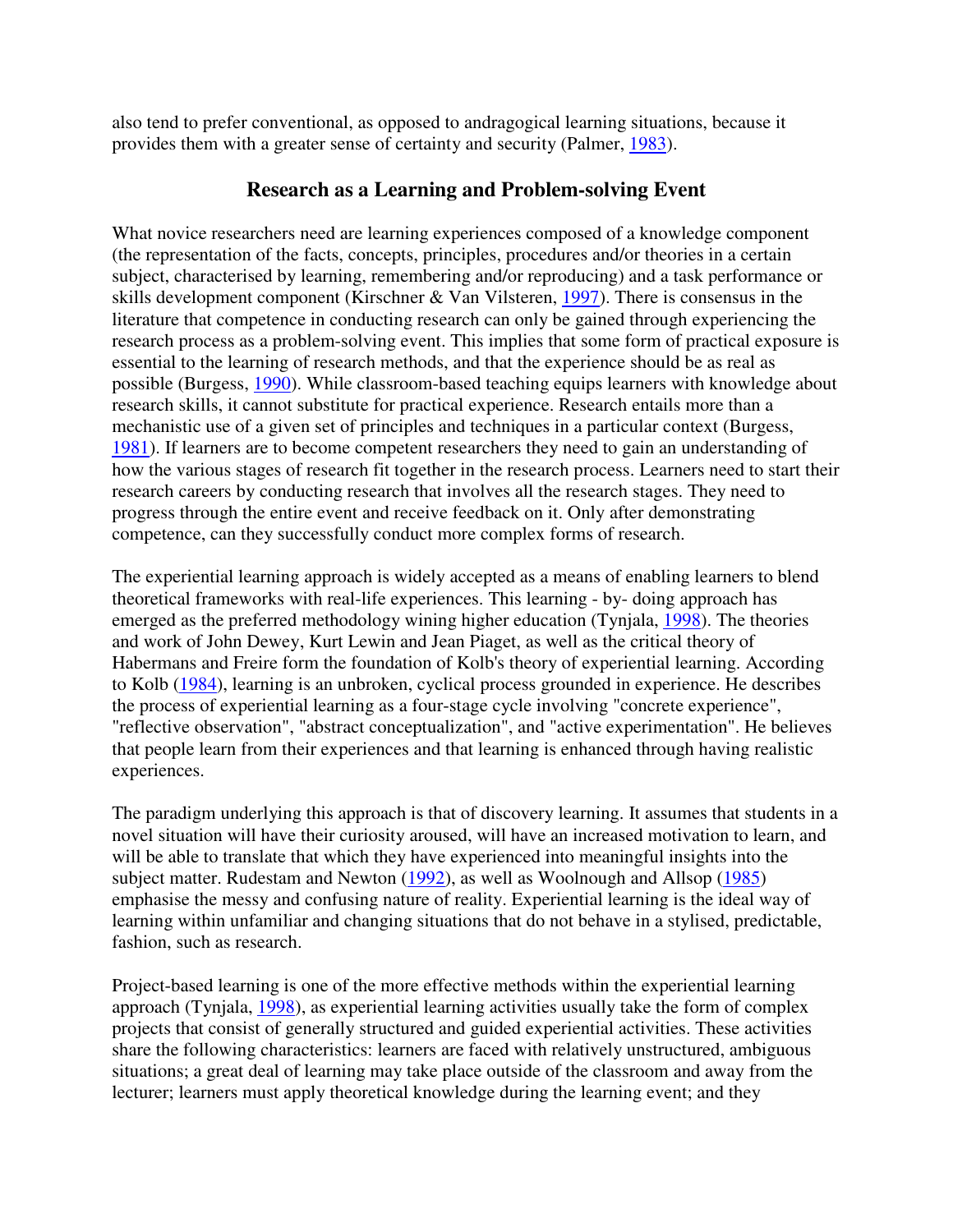themselves have control over what they learn from their experiences and the process through which they learn (Hamer, 2000). Increased importance is being given to project work in research training within which learners have the opportunity to investigate a particular topic area for themselves in order to develop the skills of independent inquiry.

It should be noted that undergraduate research is not a new phenomenon. It has been traditional within many disciplines for learners to complete some final year research project. Research projects executed by learners in the course of their training has also traditionally been an important aspect of training in psychology. Initiating, designing and completing an individual research project is one of the capstone, integrative courses in psychology. Such projects could be viewed as a first opportunity for learners to gain initial research experience. Projects of this nature could also provide a basis on which postgraduate work could be grounded (Conway, 1988).

Project work also create opportunities for, what Eisner (1979) terms personalized learning. Personalized learning both includes and transcends subject-specific objectives (Allan, 1996). This implies that the term also includes that which the learner has learned, which has not been directly taught, or what a learner has learned beyond a given subject area. This learning occurs independent of direct lecturer-learner interaction. As such, personalised learning is not totally predictable. It is, to an extent, individualised and dependent upon the extent to which the learner engages in the learning experience and takes responsibility for his/her own learning (Allan, 1996). Thus, project work provides learners not only with the opportunity to apply prior knowledge of theory and principles. It also gives them a chance to develop commitment to the learning event and for experiencing a real sense of personal accomplishment or failure for the results obtained (Walters & Marks, 1981).

Instructors who have made use of experiential learning in their courses have reported a number of benefits, including increased learner enthusiasm (Dabbour, 1997) and self-reported learner enjoyment (Lawson, 1995), as well as self-reported learner increases in the perceived value of the learning experience (Graeff, 1997).

According to Booth (1997) the importance of understanding students conceptions of learning in order to develop teaching strategies and academic environments conducive to effective learning, cannot be emphasised enough. Teaching, therefore, requires a sensitivity to the learner's perspective. This statement is supported by Ballantyne, Bain and Packer (1999). They studied the insights of academics actively engaged in effective teaching practices. The study articulated the understanding of these academics of what constitutes effective teaching and learning. The results of the study highlight two themes. The first theme is the idea that good teaching stems from valuing students and their perspectives and experiences. Another theme indicates the importance of creating a learning environment in which learners feel that they can learn, take responsibility for their learning, and that they can be successful, in other words, an environment that provides experiential learning activities. The current emphasis in higher education is on encouraging students to take more responsibility and to become autonomous, independent learners; on learning to learn; and on reflective practice (Brew, 1999). Reflection is one of the key ideas and features of all aspects of learning from experience (Boud & Walker, 1998). Different aspects of reflection include reflection-in-action and reflection-on-action. Reflection by instructors and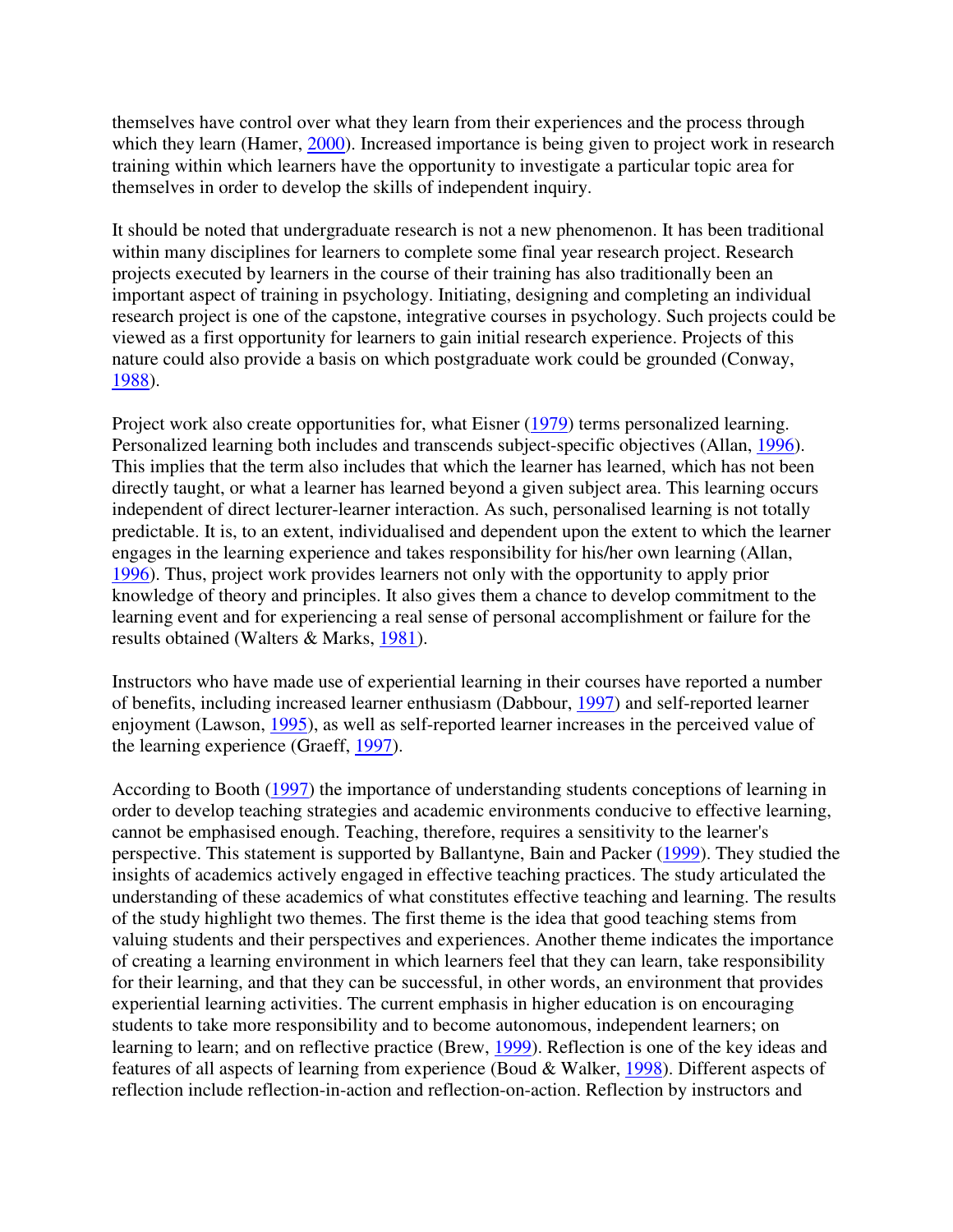learners can take place before, during and after a learning event. Schön (1987), as well as Russell and Munby (1991), characterise reflection-on-action as an ordered, systematically structured, deliberative, logical analysis of events and situation. It is typically undertaken after an event, such as a research project, has occurred.

According to Barnett (1994) studying learners in higher education is a matter of discourse and reflection. Learners are in unique positions to report on their learning experiences and to provide, in a personalized way, an insider view on the research event. They could provide insight into how these experiences appear to them and on their own personal understanding and enjoyment (McDowell, 1991). Reports of this nature could contribute to psychology's shared experiential culture.

However, the subjective, personalized processes which have gone into the research event, as well as the learning and growing which researchers have experienced in order to produce research have largely been ignored. This means that one of the most important components of the research event has been neglected (Jones, 1985) and that there is very little research which tracks the changes that are taking place when researchers engage in research activities (Brew, 1999). This is so; despite the fact that many researchers are well aware that engaging in research includes elements that do not show up in publications (Danzinger, 1990; Martin, 1981; Sperry, 1988).

According to Edwards (1982) psychology's greatest gift is to teach us more about ourselves. When research is viewed as a human activity, the need to understand the experiences of those engaged in it, becomes very important. Students should also become aware of their own experiential learning process (November, 1997). Cuthbert (1995) propose that learners be required to write a retrospective account of their successes and achievements but also of the problems faced, as they worked on their projects. This could help learners and teachers to gain deeper understanding from the subjective research experiences of others. By focussing explicitly on the experience of research means that researchers are able to identify with their students through the personal learning in which they engage. The products of research in terms of publications may in the future provide ideas, material for reflection and interpretation in order to make sense of a phenomenon. Learning, therefore, has as its primary purpose the generation of personally useful knowledge.

Is should be noted that there is a uniqueness in each learning event that needs to be respected and that personally useful reflection can occur even when circumstances are less than ideal, as some form of personalized learning can occur in every situation.

## **The Relevance of the Phenomenological Approach**

Phenomenological-existential psychology emphasises the subjective processes of the learner (Brew, 1999). The aim of this approach is to determine what an experience means for those who have had the experience and are able to provide a comprehensive description of it. Exponents of the approach are interested in the qualitatively different ways in which a phenomenon is experienced, rather than in the nature of the phenomenon. The tradition provides answers to research questions such as: How did students' conceptions of learning develop during a learning event? (Tyajala, 1998, p. 176).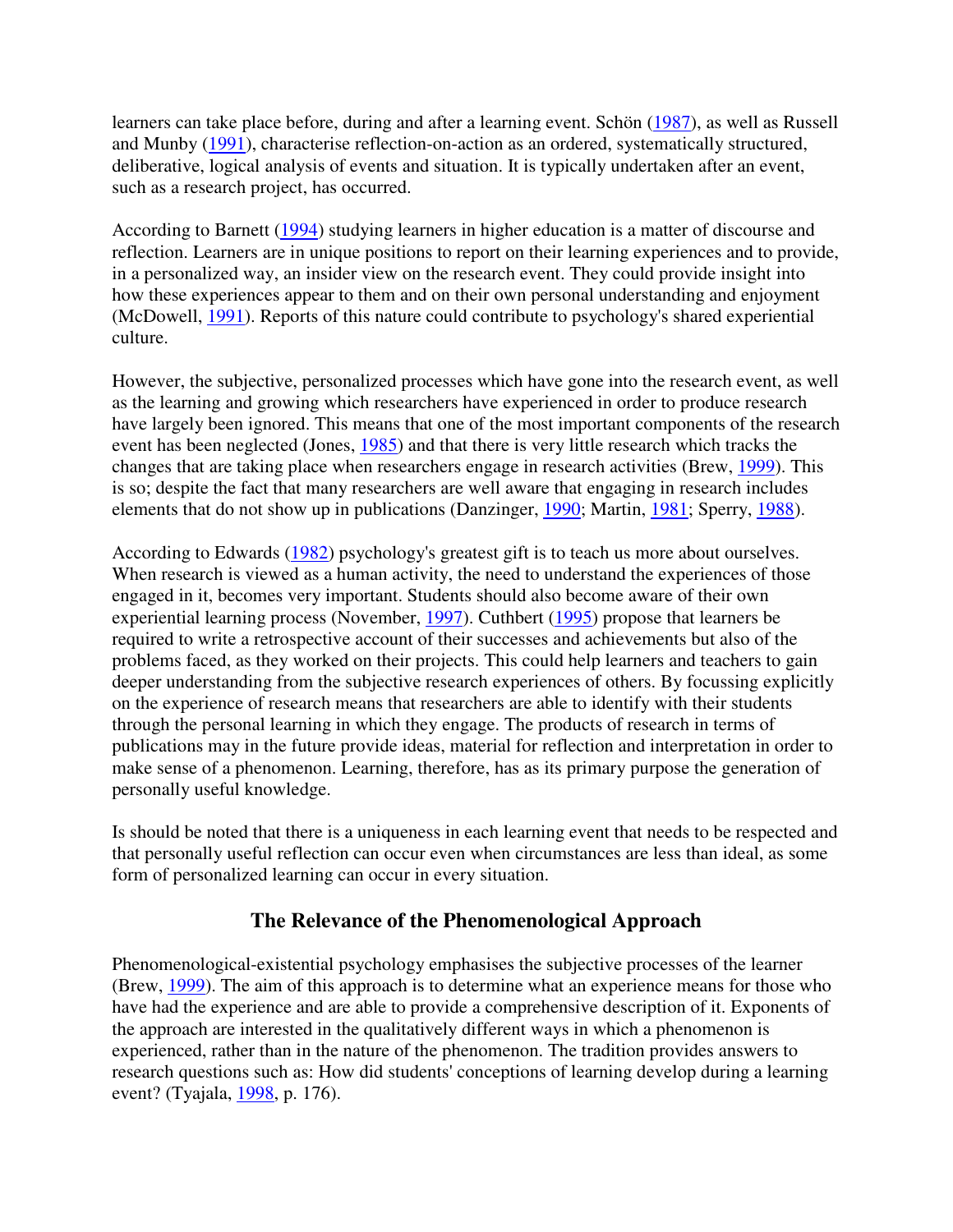The authors of papers documenting examples of research method courses in which learners have been involved as fully as possible in a research project, have provided examples that the "learning by doing" approach to teaching research methods does address the issues learners' research expectation at the onset of their research projects, of increasing learners' understanding of the realities of the research event, for example time management, workload and the relationship between research in practice and research as described in textbooks, and increasing their interest in, their enthusiasm for and their commitment to research (Cutler, 1987; Nyden, 1991; Takata & Leiting, 1987).

However, all the abovementioned studies were conducted among sociology learners. A comprehensive literature search showed that no phenomenological-existential study has so far been executed to explicate the meaning of the experience of psychology learners who were involved in their first relatively independent research project and who are able to reflect in a prescientific, unbiased, manner on their experiences.

This article, in particular, addresses the learning experiences of honours-level "Research Methods" learners in psychology and the implications of their experiences for future teaching of the subject. For this purpose all aspects of the research event as a learning experience were explored in some depth. Honours-level students are, arguably, the group who have the most problems with doing research.

## **Method**

## **Participants**

Psychology learners who have completed their honours research projects at the end of a specific year of study were contacted, the purpose of the study was explained to them, and they were invited to participate and to share their experiences of their research. The honours curriculum included a course in "Research Methodology" in which students are exposed to quantitative and qualitative research methods, as well as a practical research project. One important requirement for their research projects was that they had to plan and execute the projects more or less on their own.

The department prefers that honors students do quantitative research. The reasons for this preference are the department's traditionally strong quantitative research focus, and also the fact that students on this level are "novice" researchers. The "art" of qualitative researcher is reserved for more experienced researchers.

Four male and three female, white, English speaking learners, in their early twenties, volunteered to participate. In order to enhance the trustworthiness of the study, purposive sampling was chosen.

When lecturers study their own learners, there are always a couple of issues that surface. One, lecturers can have some biases about their learners and what is being taught. Their insider status can blind them to certain observations. Two, students can be in a vulnerable position and may not feel they can be totally open about their experiences. The pre-existing educational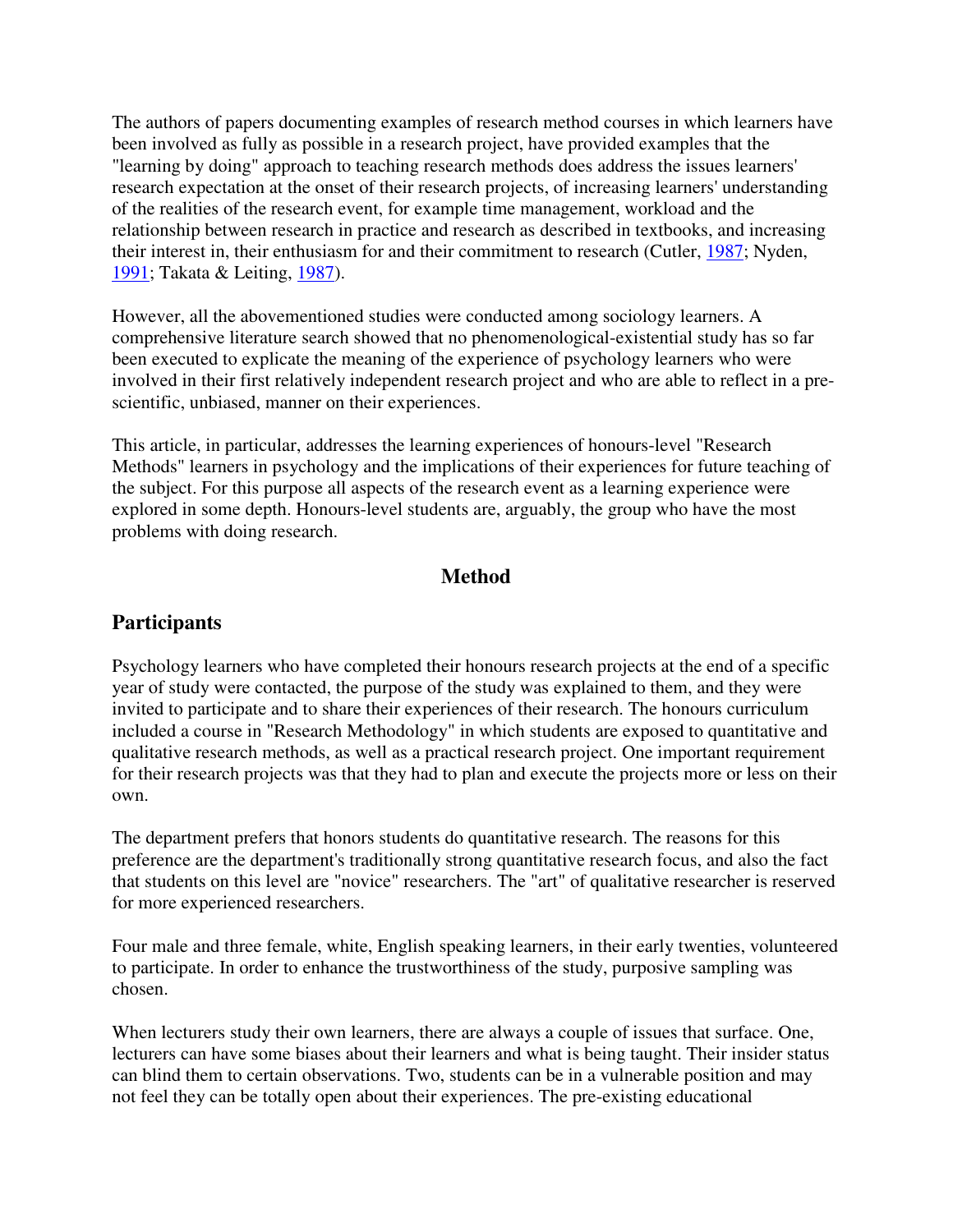relationship between themselves and the lecturer-researcher can lead to some self-editing if they fear that sharing negative feelings and opinions could lead to a poor evaluation in class. Lecturers may also be susceptible to such temptations if the results *do* come out negative.

In the present case these concerns were not problematic. Learners were, deliberately, asked to participate in the study after completion of their research projects and after they have received their final grades. The students also had different research supervisors.

The following examples from the research protocols demonstrate their openness in sharing negative experiences:

"The personnel in the library provided little help and their searches were superficial".

"One of the biggest frustrations of the whole process was that I had to wait for approximately four weeks for the departmental research committee to approve my research proposal. This meant that I was forced to waste a lot of time".

" Shortly after my research proposal was approved a study leader was appointed. Here something went wrong. He gave the impression that I should conduct the study all by myself and hand in the completed research report....A last the research report was ready....What a disillusionment when my study leader told me that I should have consulted with him on a continuing basis".

"Getting to see my supervisor was difficult at times because he was so busy".

## **Procedure**

The research event was investigated using an existential-phenomenological approach and the phenomenological research method in particular. This unique method is employed to locate underlying themes or patterns for the observed event in a search for structure and meaning (Beshai, 1971). It is based on a grounded, inductive approach and focuses on what a person experiences in a personal, first-order language that is as close to the lived experience as possible (Brockelman, 1980; Giorgi, 1970; Kruger, 1988; Polkinghorne, 1982). The general format of the phenomenological method may be summarized as (1) gathering a full set of naive descriptions from persons who had the particular research experience; (2) analysing the descriptions in order to grasp common elements that make the experience what it is; and (3) describing or giving a clear, accurate and articulate account of the phenomenon so that it can be understood by others (Polkinghorne, 1989).

The respondents were individually asked to relate the story of their research experiences in as much detail as possible, in their own home languages. They were requested to record their stories on paper instead of in a face-to-face interview, because this gave them the opportunity to take their time and to reflect on their experiences and to reconstruct the event in more detail on their own, without interference. Another reason for the use of written descriptions is the fact that it is a legitimate alternative to interviewing in the phenomenological tradition (Taylor & Bogdan, 1984). Also, according to Clandinin and Connelly (1994), the current methodological preference is towards studying texts rather than using interviews. It is assumed that meaning is contained in narrative texts and the study of texts is therefore primary focus of educational studies.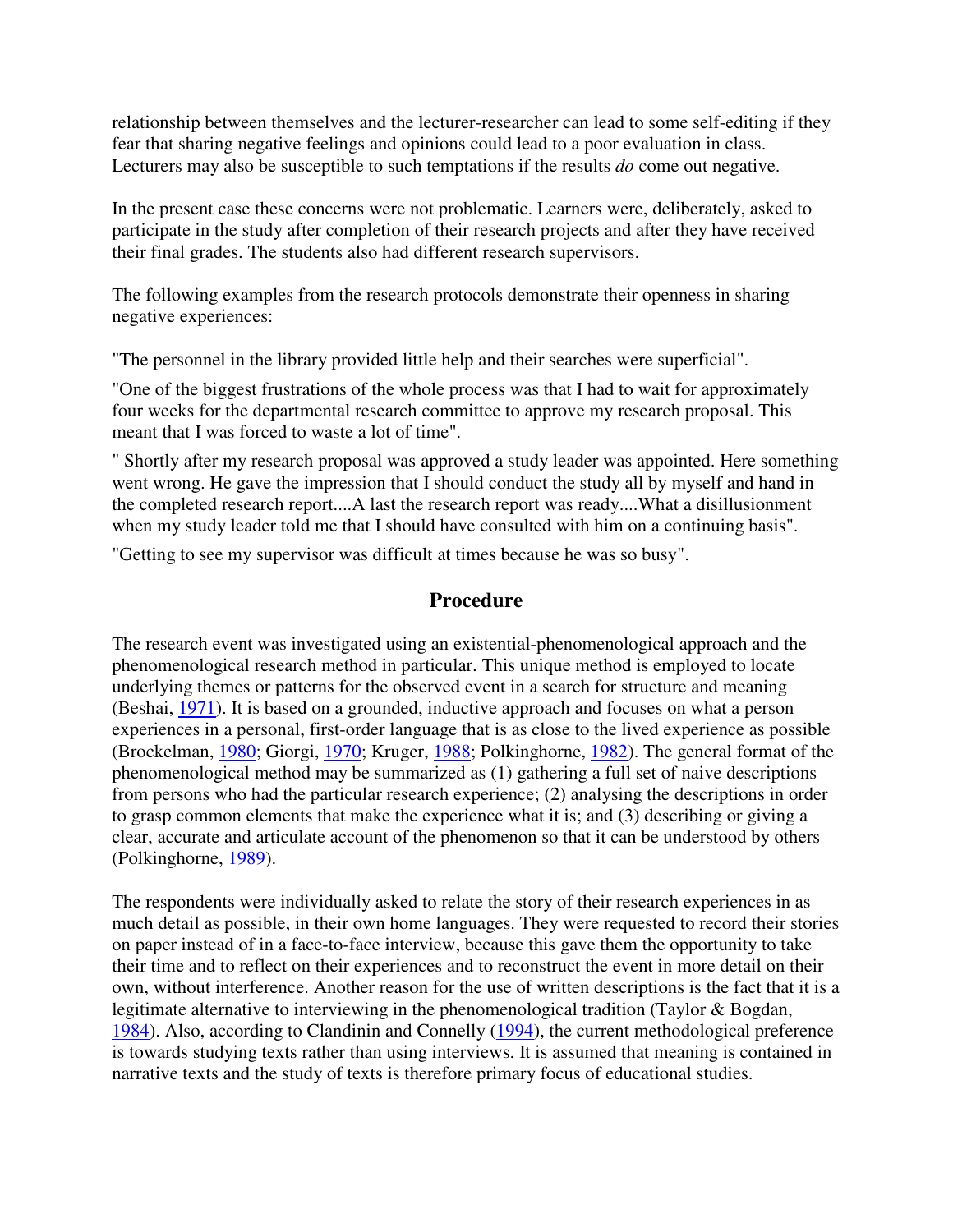The respondents were instructed to: "Think back and write down the story of your research in the honours course - from the beginning to the end - and describe your subjective experience of the event in as much detail as possible." They were assured of the confidentiality of the information.

The respondents all delivered their written stories over a period of three weeks. The written descriptions were then typed for purposes of analysis.

One possible pitfall that can occur during data collection and transcription is transcription errors - inaccurate punctuation; mistyped words that change the entire meaning of what was actually said, or missing or misinterpreted words (Easton, McComish, & Greenberg, 2000). I avoided this pitfall by personally transcribing and checking and rechecking the protocols for accuracy, prior to analysis.

# **Data Analysis**

As phenomenological studies are not driven by preconceived theoretical constructs and research hypotheses, but a desire to explicate a given phenomenon (and reveal the essences appertaining), the researcher can expect to be deeply immersed in data which may seem obtuse. This initial obfuscation can (and should) be met with an attitude of openness and a willingness on the part of the researcher to allow the phenomena to present itself. Again, rigorous attention to method is important here, and the phenomenological epoché (bracketing) was employed so that the revealed experiences are uncontaminated by prior learning and bias (Davey, 1999).

The purpose of the investigation was to empirically determine what the meaning of the event was for learners, instead of accepting that a predetermined answer to the question is known. Thus, the study has been approached with no preceding ideas as to the possible meaning of the research event for learners in psychology. I bracketed out any preconceived ideas and allowed the data to speak for itself (so to speak).

In order to enhance the credibility of the data, the responses of the respondents to the question asked were closely examined to determine whether they were sharing *experience* rather than predigested theoretical knowledge. The protocols (descriptions) were read and reread independently of each other in order to obtain an intuitive, holistic grasp of the protocol and to make sure that each natural meaning unit would be interpreted in context. A natural meaning unit or "nmu" is " ...a statement made by an individual which is self-defining and self-delimitating in the expression of a single, recognizable aspect of the individual's experience..." (Stones, 1988, p.153).

After reading and rereading the protocols, each nmu was listed and numbered. The nmu's were stated in the exact same words used by the respondents. The nmu's were then collapsed into emergent themes. I typed a draft description of each theme. Students were sent a copy of their descriptions to check for errors and to answer the question: " Does this reflect your experience?" This was done to enhance the credibility of the study by verifying the transcripts of data that was obtained from participants and incorporating changes in a revised document. A brief summary of each theme was then compiled. These summaries are in fact reductions and linguistic transformations of the natural meaning units and are used to reveal the meaning of the event in a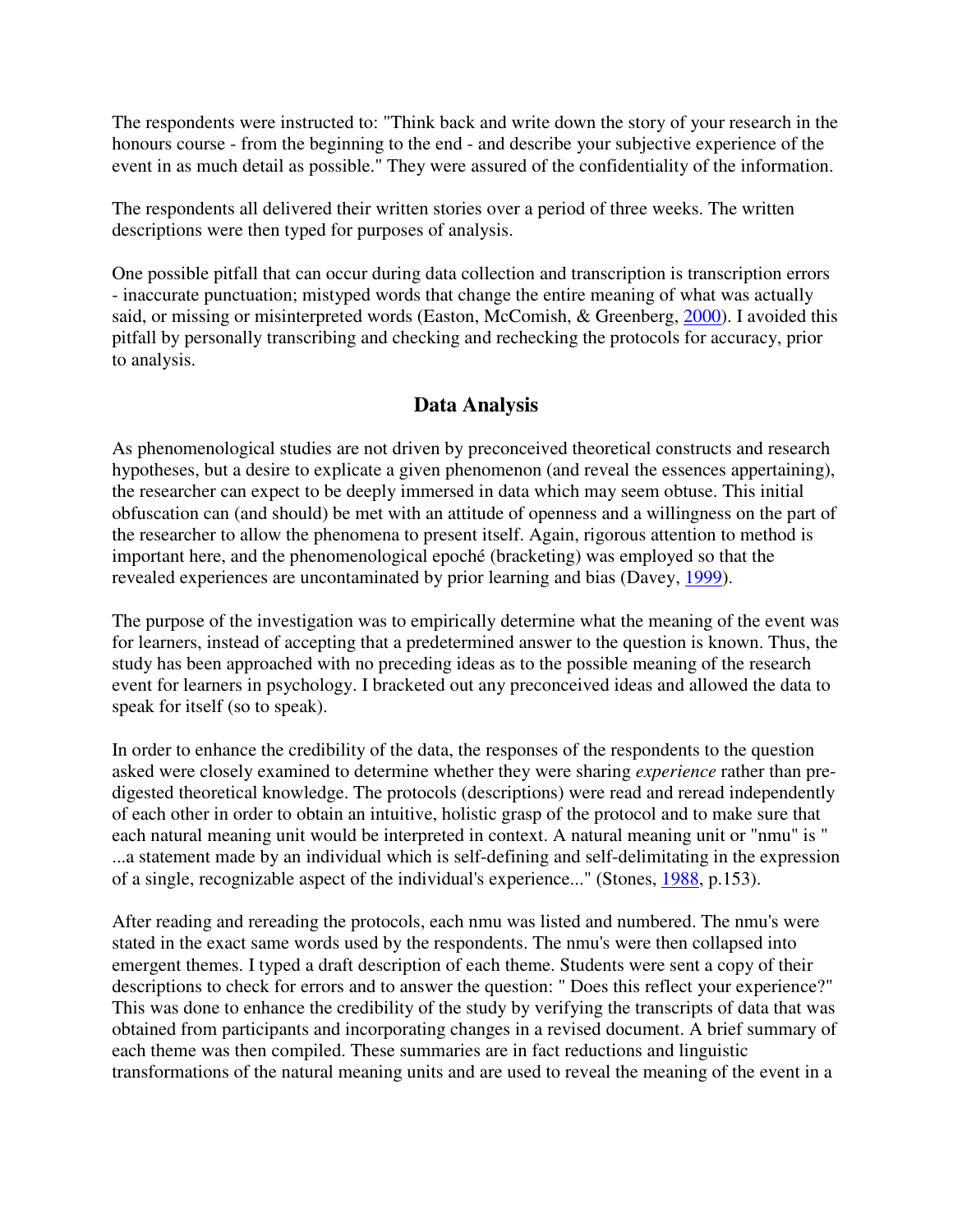condensed form, whilst staying as close as possible to the essence of each description. Repetitive material was discarded.

The final step in a phenomenological analysis is either to derive individual situated structures, and/or a general account of the structure of an event. The objective of this investigation was to derive a general structure. The themes identified for each respondent were clustered into a number of general themes that appeared to be common to all the respondents' descriptions. An essential general structure which reflected the collective experiences of the learners was formulated.

In order to ensure that my own understanding of the general themes reflect the understanding of the respondents, the participants were asked to comment on the general themes identified.

#### **Results**

Four general themes emerged from the analysis. They are "time constraints"; "problem solving"; "personal growth"; and "capacity for understanding".

## **Time Constraints**

The respondents were constantly apprehensive about, and frustrated by, their efforts to structure and use time effectively. They waged a constant battle to find the time and energy needed for the amount of work that they had to do, as most of the tasks were time consuming. They felt that they needed to learn how to use their time effectively. Target dates and deadlines made them anxious and they felt that they were forced to neglect their research in favour of other demands on their time. The limited time available in which to complete a research project also made it difficult to work alone, and drained their energy. However, by working alone, they were in control and involved in every aspect of their projects.

## **Problem Solving**

The respondents experienced the research event as a succession of problems that they had to solve. These problems include identifying and delineating a researchable phenomenon; compiling a research framework; gaining access to respondents; writing a research proposal; waiting for the proposal to be approved; gathering information; analysing their data; writing a research report; preparing the report for submission; and handling expenses. Each problem was experienced as a stressful. The event was experienced as frustrating, demanding, and daunting. They became irritated, frustrated, disillusioned and pessimistic, especially when they felt that there was no satisfactory progress in their work. However, once they had solved a specific problem, they were more motivated, and positive about continuing, and more relaxed. Initially they had seen research as something they just had to 'get over and done with', and they had therefore been apprehensive and afraid of making mistakes. However, as they became more involved and interested, and as they solved their problems, they also became positive.

# **Personal Growth**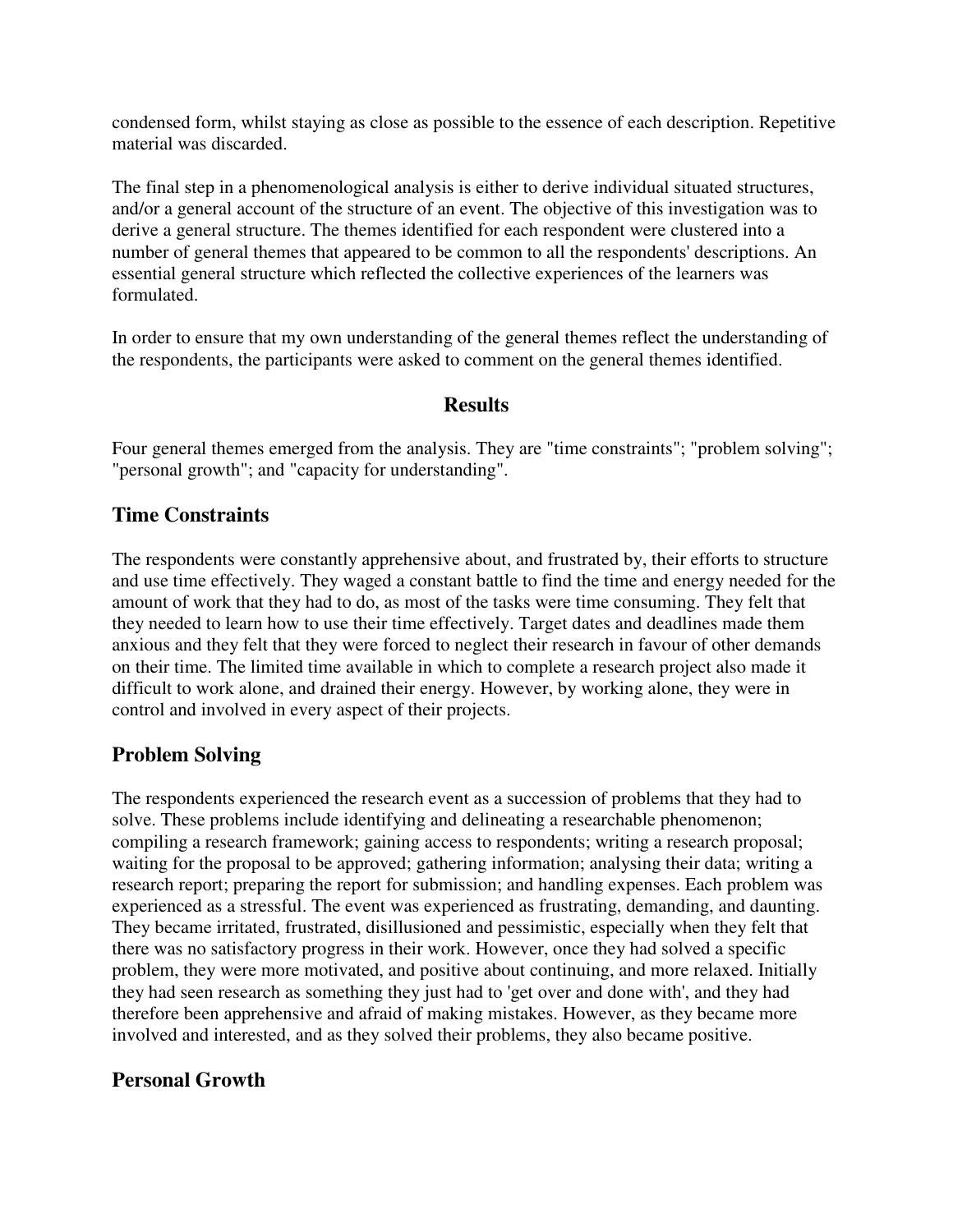The group initially harboured unrealistic expectations of what this novel event entailed. They were either over-confident and optimistic, because they perceived the event as relatively simple and straightforward, and believed that they knew what was expected of them, or they felt unsure, unable, and unwilling to become involved and doubted their ability to shoulder the responsibilities of a research project on their own. They felt that they needed support from their supervisors and from university support personnel. They were disillusioned when the help that they expected did not materialize, but very grateful when they did receive help. However, their perceptions changed as the research event progressed. When they were forced to make their own decisions and to use their own initiative, they experienced it as a personal revelation. They discovered hidden qualities in themselves and strengths in themselves, and they experienced personal growth. In the end they felt stronger and surer of themselves. The event demanded hard work from them, but in the end they were proud of their final products and derived great pleasure and satisfaction from their accomplishments. They felt that they were rewarded for their hard work. They realized that research demands tenacity, determination and commitment. As they discovered these characteristics in themselves they felt more confident in handling the challenges of research.

# **Capacity for Understanding**

The event was experienced as a learning adventure. They came to realize that research- inpractice and research-as- described- in- texts differed notably, and they came to appreciate the differences. They also came to realize that research is no easy task and that it can be confusing. Although research guidelines helped them a lot, they realized that the research process does not necessarily progress in a specific, rigid sequence. They had to consider quite a number of tasks and decisions simultaneously. They also realized that research is not just a rational process, but that serendipitous flashes of insight may be of great value. In all, they broadened their insight into and their comprehension of the nature of the event as they experienced practical research personally. In the end they felt that they were more informed about their respective topics, and better prepared for future research.

## **Discussion**

In order to increase the dependability of the study, this article is written in a way to ensure that other researchers will be able to follow the investigative process, and could reach similar conclusions given my data, perspective and situation. Use was also made of two experts (my doctoral supervisor and the head of our department) to critically examining my analysis.

On order to do an audit and to increase the confirmability of the study (the degree to which the findings are the product of the focus of the inquiry and not the biases of the researcher), I looked at four of the areas identified by Halpern's (cited in Davey, 1999) and thus, reviewed my raw data, the data reduction and analysis products (summaries), the data construction and synthesis products (themes, that where developed, findings, and conclusions, final report), and my process notes.

The purpose of this investigation was to describe ways in which psychology learners subjectively and personally "lived" the experiential component of their research training, a phenomenon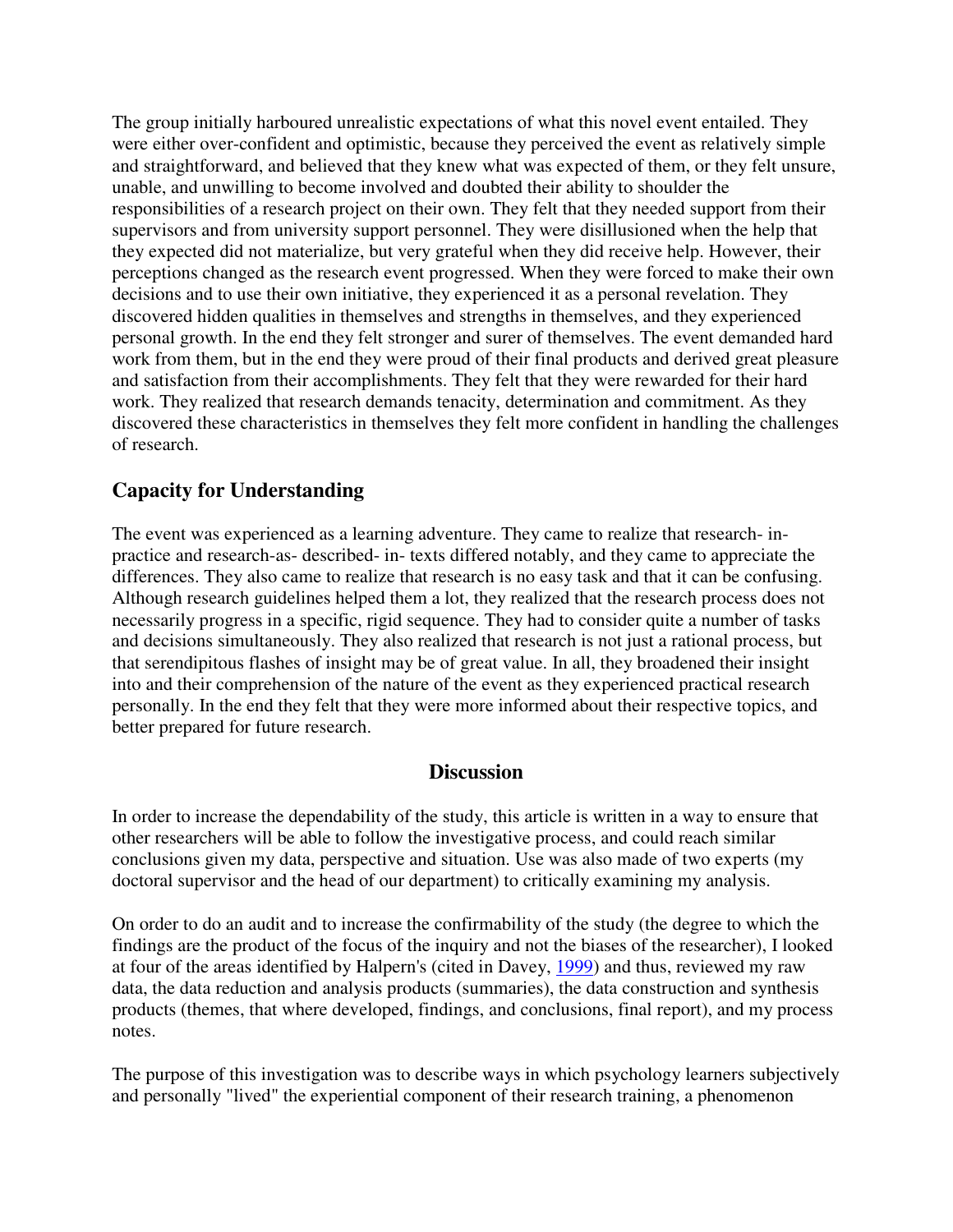which has not yet been investigated extensively. From the results of the investigation it is evident that the phenomenon under investigation has a shared general structure, but also that each of the respondents experienced the importance of the identified themes differently, which confirm their uniqueness as human beings. It is also evident from the results that the subjective experiences of these psychology learners mirror those of sociology students, as discussed earlier. Both groups of learners struggle with issues such as time management and changing research expectations. They experience the research process as a worthwhile experiential learning experience and a chance for personal growth. Personalized learning and learning outcomes other than those specified by their subject area, indeed took place. Learners experienced the research events in unique ways, despite its shared general structure.

Accounts of this nature can definitely benefit other learners and instructors, as these explicit accounts could serve as important sources of information to prepare learners for the challenges and demands of research practice. They also enhance instructors' understanding of the issues and problems faced by learners involved in experiential learning. It is evident that instructors should take note of the specific problems that research students involved in experiential learning encounter. For example, their frustration while waiting for their research proposals to be approved and their stress and frustration when library personnel are unable to help them with indepth, comprehensive literature surveys. Also difficult and frustrating is to find willing respondents for their research. Instructors should also take note of and review the amount of work included in their programmes, because learners apparently experience great difficulty in doing all that is demanded of them. They should also make sure that they balance their responsibility for guiding research learners and the experiential learning opportunities of independence and creativity that they provide for their learners.

The investigation confirms the usefulness of applying a phenomenological method to the human side of research and to contribute to the so-called "studies-of-studies" literature, and to the growing shared experiential culture in psychology. It could help lessen the hold of the positivistic paradigm in the discipline and to find a central place for the human side of research, instead of hiding or ignoring this important facet of research.

Finally, this study was exploratory in nature and the results may be limited to the group of respondents who participated in the investigation, only. Thus, only general suggestions for future research can be offered. One possibility is to explore the experiences of learners who have not received didactic instruction in research methodology, but who have to execute research projects. Another possibility is to describe the experiences of learners who failed to complete their projects successfully.

#### **References**

 Allan, J. (1996). Learning outcomes in higher education. *Studies in Higher Education, 21*, 93-108.

 Ballantyne, R., Bain, J. D., & Packer J. (1999). Researching university teaching in Australia: Themes and issues in academics' reflections. *Studies in Higher Education, 24*, 237-257.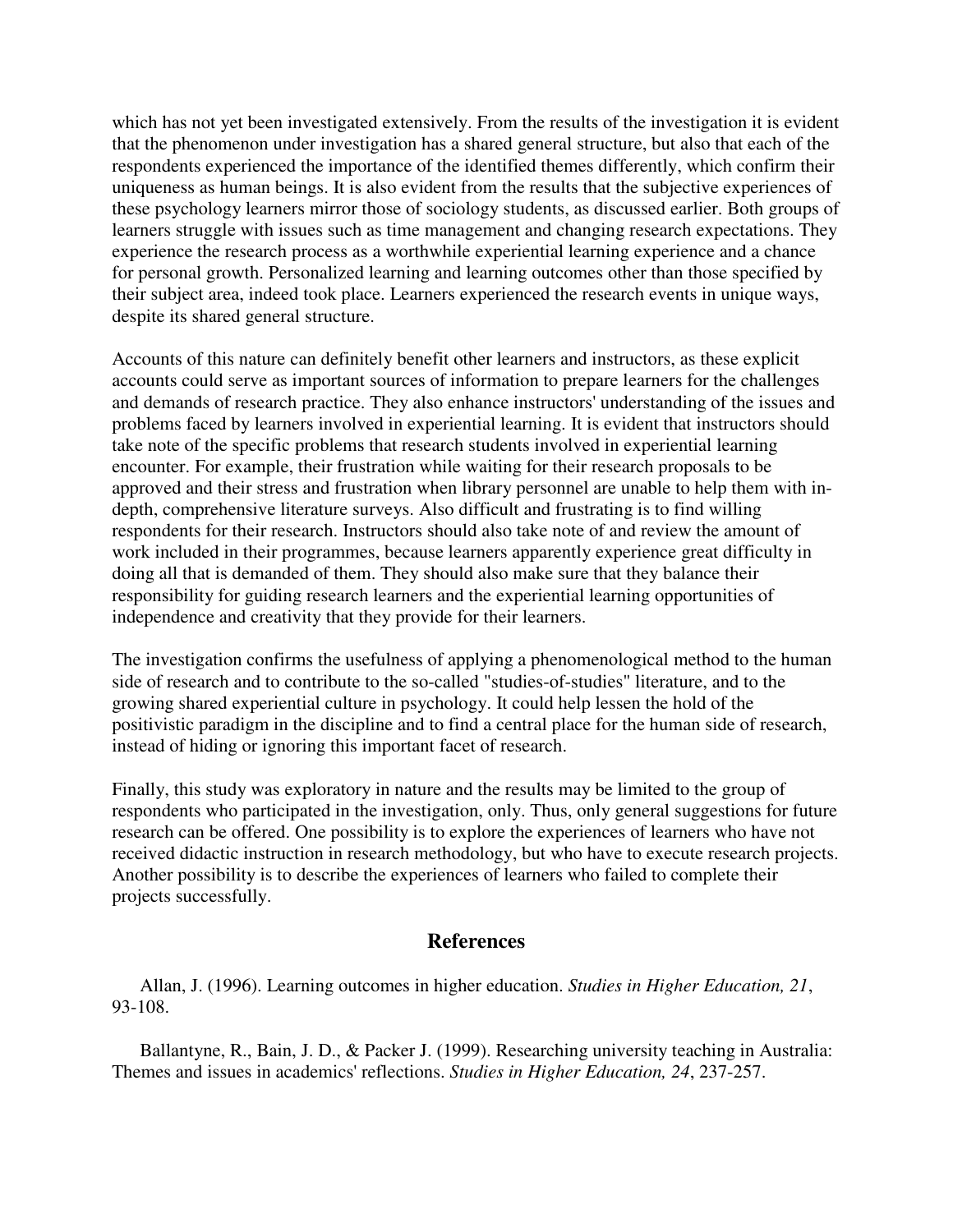Barnett R. (1994). Studying higher education - A matter of discourse. *Studies in Higher Education, 19*, 23-124.

 Beshai. J. A. (1971). Psychology's dilemma: To explain or to understand. *Journal of Phenomenological Psychology, 1*, 209-223.

 Booth, A. (1997). Listening to students: Experiences and expectations in the transition to a history degree. *Studies in Higher Education, 22*, 205-220.

 Boud, D., & Walker, D. (1998). Promoting reflection in professional courses: The challenge of context. *Studies in Higher Education, 23*, 191-206.

 Brew, A. (1999). Research and teaching: Changing relationship in a changing context. *Studies in Higher Education, 24*, 291-301.

 Brockelman. P. T. (1980). *Phenomenology and the world of ordinary experience: An introduction*. Lanham: University Press of America.

 Burgess, R. G. (1981). Objectives in teaching and using research methodology. *Sociology, 15*, 490-495.

Burgess, R. G. (1990). Sociologists, training and research. *Sociology, 24*, 579-595.

 Child, M., & Williams, D. D. (1996). College learning and teaching: Struggling within the tensions. *Studies in Higher Education, 21*, 31-42.

 Clandinin, D. J., & Connelly, F. M. (1994). Personal experience methods. In N. K. Denzin & Y. S. Lincoln (Eds.), *Handbook of qualitative research* (pp. 150-178). London: Sage.

 Conway, J. B. (1988). Differences among clinical psychologists. *Professional Psychology: Research and Practice, 19*(6), 642-655.

 Cutler, S. J. (1987). The A.C.E. freshman survey as a baseline instrument for surveying projects in research method courses. *Teaching Sociology, 15*, 121-127.

 Cuthbert, K. (1995). Project planning and the promotion of self-regulated learning: From theory to practice. *Studies in Higher Education, 20*, 267-277.

 Dabbour, K. S. (1997). Applying active learning methods to the design of library instruction for a freshman seminar. *College and Research Libraries, 58*, 299-308.

 Danzinger, K. (1990). *Constructing the subject: Historical origins of psychological research*. Cambridge: Cambridge University Press.

Davey, R. J. (1999). *Rigorous sex research: A phenomenological perspective*. 1<sup>st</sup> Association for Qualitative Research, International Conference. Melbourne, Victoria, Australia, July 8-10.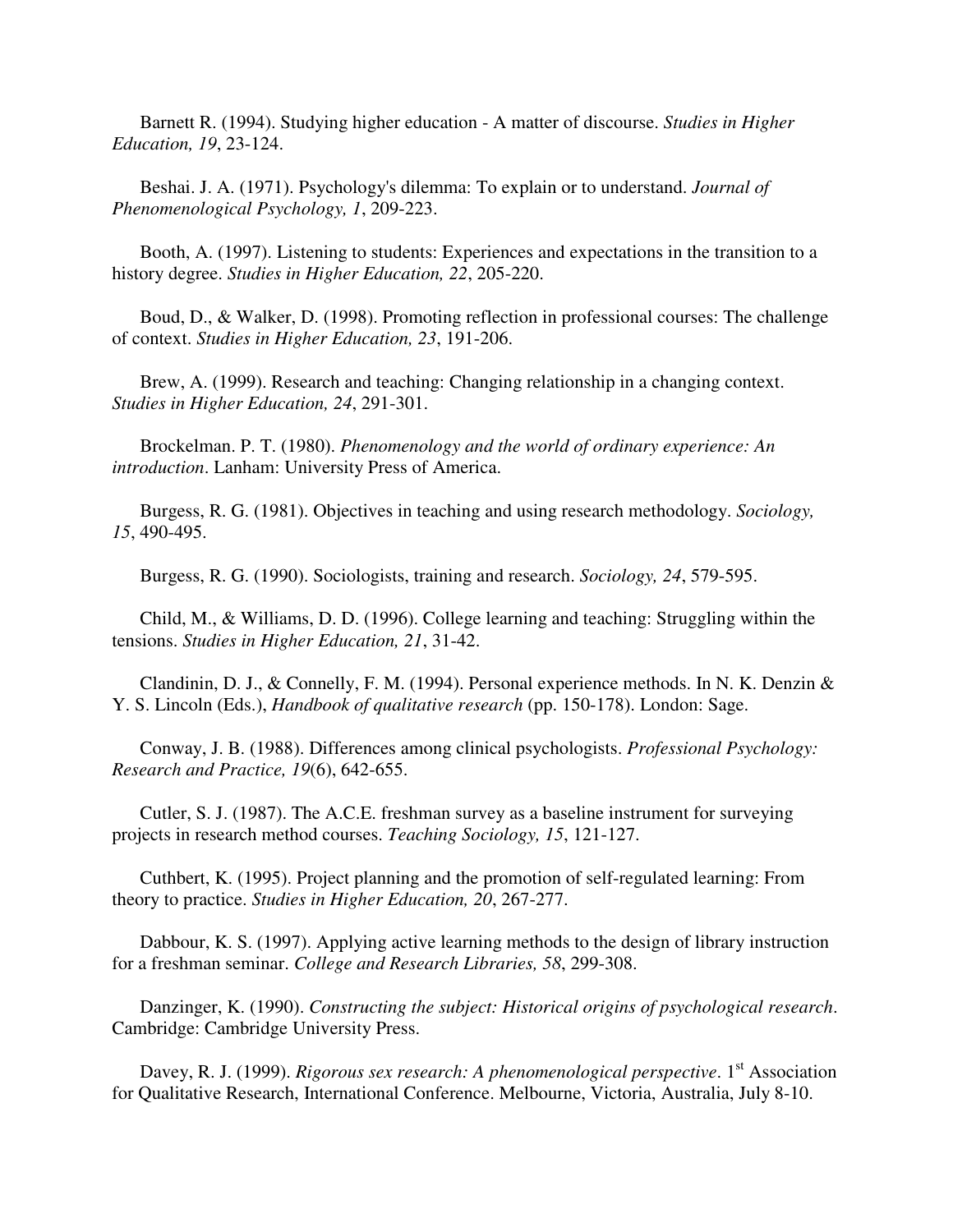Easton, K. L. , McComish, J. F., & Greenberg, R. (2000). Avoiding common pitfalls in qualitative data collection and transcription. *Qualitative Health Research,10*(5), 703-707.

 Edwards, S. D. (1982). Psychology: A historical, scientific and professional approach. *University of Zululand Publication*, Series A, No 7.

Eisner, E. (1979). *The educational imagination*. New York: Macmillan.

 Entwistle, N. (1997). Introduction: Phenomenography in higher education. *Research and Development in Higher Education, 16*, 127-134.

 Graeff, T. R. (1997). Bringing reflective learning to the marketing research course: A cooperative learning project using intergroup critique. *Journal of Marketing Education, 19*, 53- 64.

Giorgi, A. (1970). *Psychology as a human science*. New York: Harper and Row.

 Hamer, L. O. (2000). The addictive effects of semistructured classroom activities on student learning: An application of classroom-based experiential learning techniques. *Journal of Marketing Education, 22*(1), 25-36.

 Jones, R. A. (1985). *Research methods in the social and behavioral sciences*. Sunderland: Sinauer Associates.

 Kirschner, P., Van Vilsteren, P., Hummel, H., & Wigman, M. (1997). The design of a study environment for acquiring academic and professional competence. *Studies in Higher Education, 22*, 151-171.

Kolb, D. (1984). *Experiential learning*. Englewood Cliffs, NJ: Prentice-Hall.

Kruger, D. (Ed.). (1988) An introduction to phenomenological psychology (2<sup>nd</sup> Ed.). Cape Town: Juta.

 Lawson, T. J. (1995). Active-learning exercises for consumer behavior classes. *Teaching of psychology, 22*, 200-202.

 Martin, J. (1981). A garbage can model of the psychological research process. *American Behavioral Scientist, 25*(2), 131-151.

 McDowell, L. (1991). *Course evaluation: Using students' experiences of learning and teaching*. Newcastle upon Tyne: Newcastle Polytechnic.

 November, P. (1997). Learning to teach experientially: A pilgrim's progress. *Studies in Higher Education, 22*, 289-299.

Nyden, P. (1991). An interview with Phil Nyden. *Teaching Sociology, 19*, 396-402.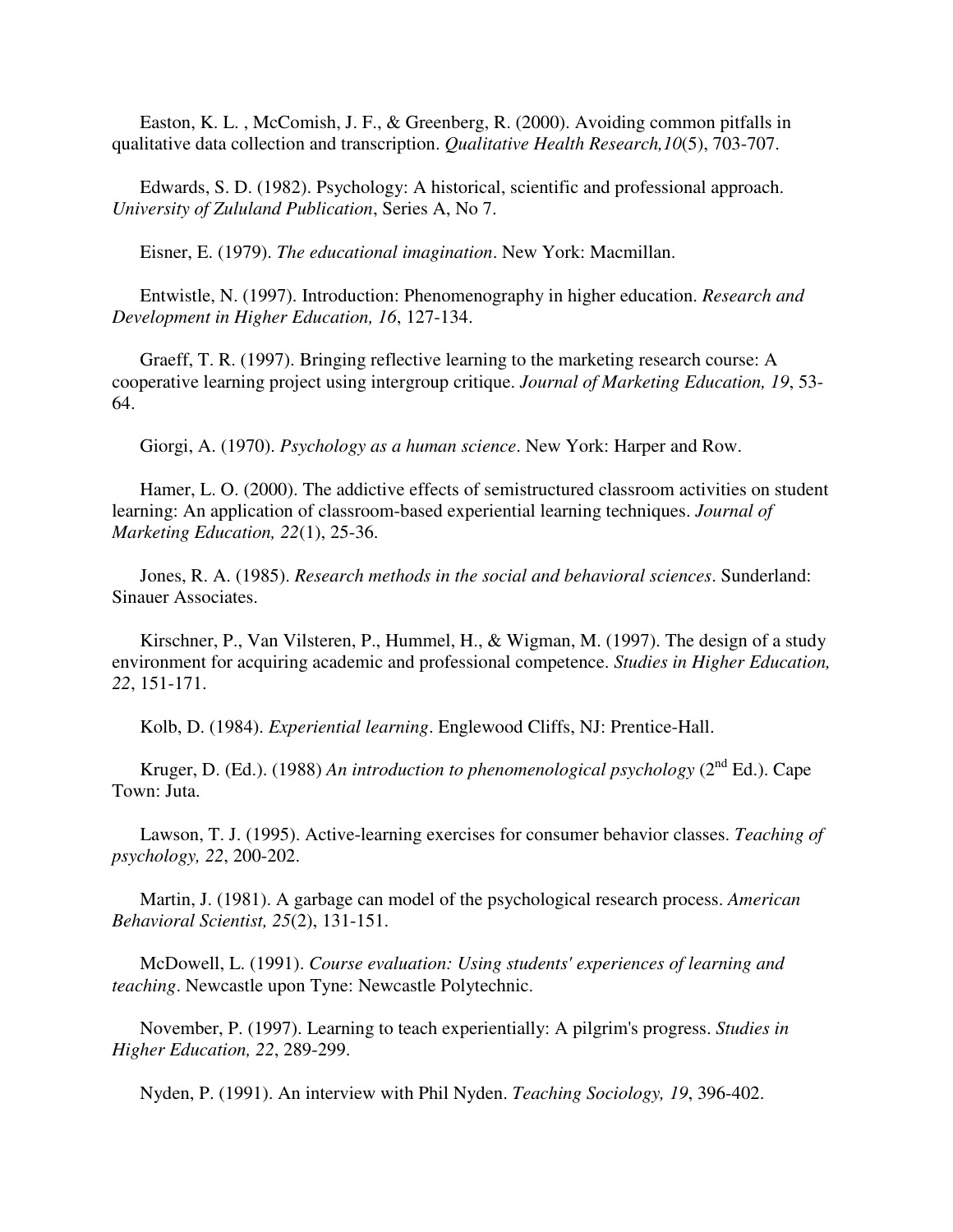Palmer, P. (1983). *To know as we are known: A spirituality of education*. San Francisco: Harper & Row.

 Polkinghorne, D. E. (1982). What makes research humanistic? *Journal of Humanistic Psychology, 22*(3), 47-54.

 Polkinghorne, D. E. (1989), Phenomenological research methods. In R. S. Valle & S. Halling (Eds.), *Existential-phenomenological perspectives in psychology: Exploring the breadth of human existence* (pp. 41-62). New York: Plenum.

 Reynolds, F. (1997). Studying psychology at degree level: Would problem-based learning enhance students' experiences? *Studies in Higher Education, 22*, 263-275.

 Rudestam, K. E., & Newton, R. R. (1992). *Surviving your dissertation: A comprehensive guide to content and process*. London: Sage.

 Russell, T., & Munby, H. (1991). Reframing: The role of experience in developing teachers' professional knowledge. In D. Schön (Ed.), *The reflective turn: Case studies in and on educational practice* (pp164-187). New York: Columbia University and the Teachers College Press.

 Ryan, G. (1993). Student perceptions about self-directed learning in a professional course implementing problem-based learning. *Studies in Higher Education, 18*, 53-63.

 Schön, D. A. (1983). *The reflective practitioner: How professionals think in action*. London: Temple Smith.

 Sperry, R. W. (1988). Psychology's mentalist paradigm and the religious/science tension. *American Psychologist, 43*(8), 607-613.

 Stones, C. R. (1988). Research: Toward a Phenomenological Praxis. In D. Kruger (Ed.), *An introduction to phenomenological psychology* (2<sup>nd</sup> ed.) (pp. 141-156). Cape Town: Juta.

 Takata, S. R., & Leating, W. (1987). Learning from doing: The teaching of sociological research practice to undergraduates. *Sociology, 15*, 505-512.

 Taylor, S. J., & Bogdan, R. (1984). *Introduction to qualitative research methods: The search for meanings* (2<sup>nd</sup> Ed.). New York: John Wiley and Sons.

 Tynjala, P. (1998). Traditional studying for examination versus constructivist learning tasks: Do learning outcome differ? *Studies in Higher Education, 23*, 173-189.

 Walters, G. A., & Marks, S. E. (1981). *Experiential learning and change: Theory, design and practice*. New York: John Wiley.